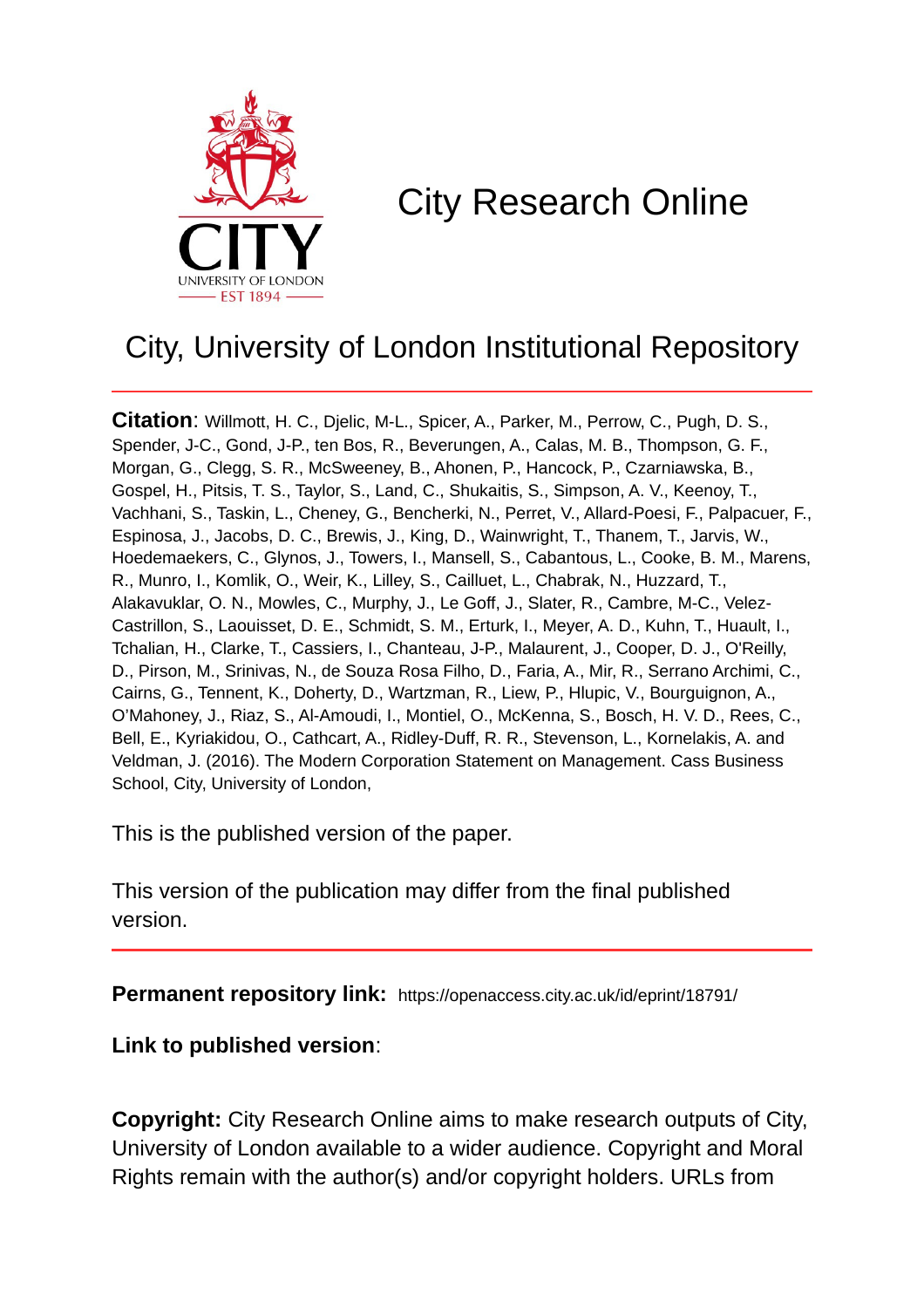City Research Online may be freely distributed and linked to.

**Reuse:** Copies of full items can be used for personal research or study, educational, or not-for-profit purposes without prior permission or charge. Provided that the authors, title and full bibliographic details are credited, a hyperlink and/or URL is given for the original metadata page and the content is not changed in any way.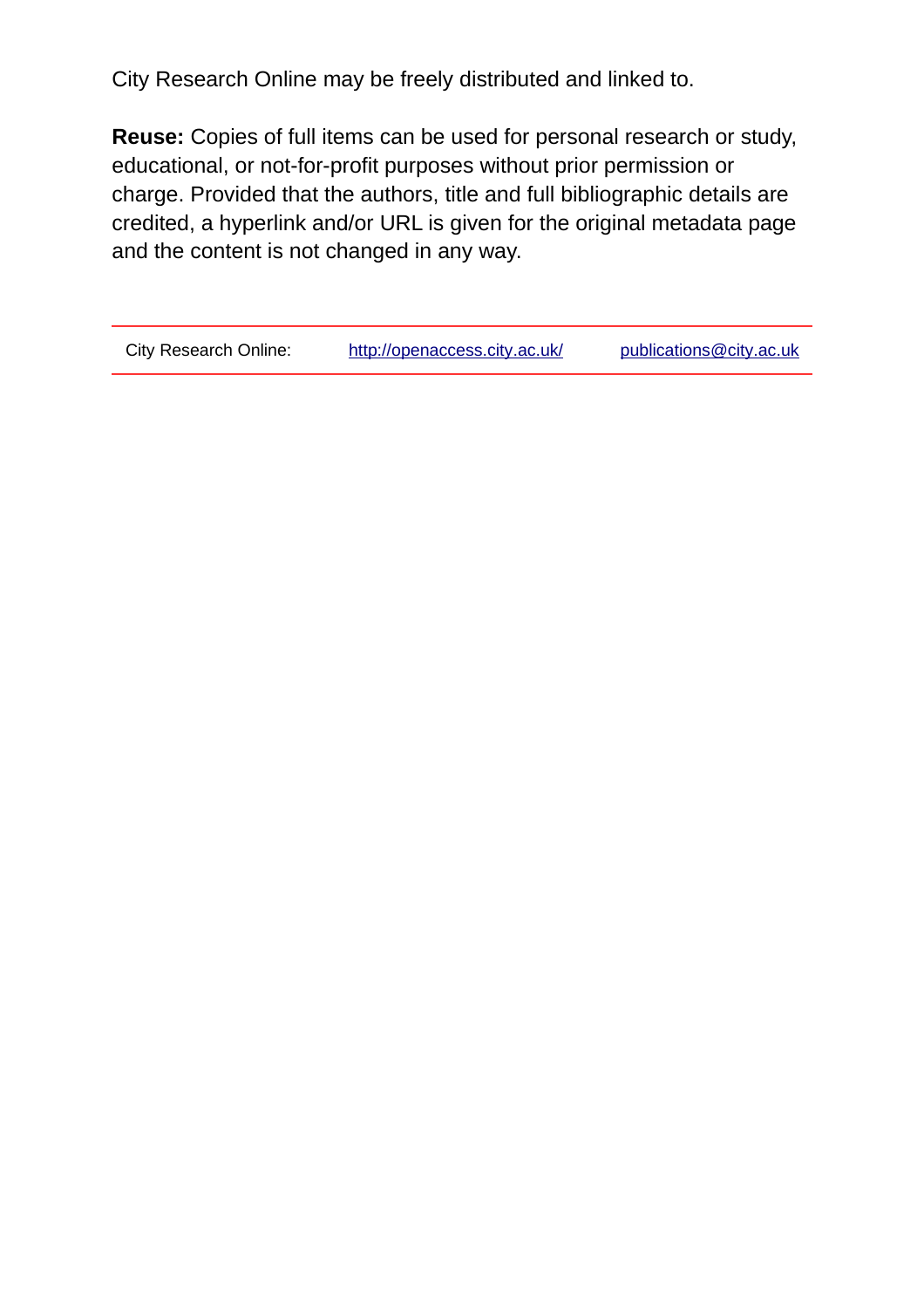# **The Modern Corporation**  Statement on Management

#### **BACKGROUND**

The rise of modern corporations has been accompanied by an expansion of salaried executives who have replaced owner-managers. With this expansion, the new class of managers/executives came to regard themselves as stewards of large and complex corporations, and not principally or exclusively as agents for the owners. Emerging as a self- styled 'profession', there was a continuous debate around the necessity for the corporation to be responsible to the collective and to its stakeholders. During long parts of the twentieth century the professed intent was to balance and synthesize a plurality of interests in order to ensure the long term survival and success of the corporation, pursue national strategic interests, create employment, support networks of suppliers, develop new technology as well as create an adequate or satisfactory return for shareholders (Marens, 2012; O Sullivan, 2001).

The rise of agency theory in the late 1970s and early 1980s challenged this understanding of management. Arguing that markets rather than managers provide an efficient allocation of scarce resources, it pushed an agenda in which the corporation had to pursue one single goal – the maximization of shareholder value (MSV) and that managers should be incentivised to respond to (financial) market forces. This idea gradually gained traction through teaching in US economics departments and business schools and has today become a highly influential doctrine which infuses senior executive thinking, investors thinking, corporate governance theory and public policy and regulatory decision making (Khurana, 2007; Harvey, 2009).

#### **IMPACTS OF MSV**

**1. Shareholders without commitment.** The distancing of shareholders from the long- term prospects of the firm is enhanced through limited liability, the liquidity of their investment, and, more recently, high velocity trading. This means that the commitment of shareholders is no longer to firms, but to short-term profits only (Davis, 2009; Muzrichi, 2010; Mayer, 2013).

**2. Senior management without commitment.** The rise of MSV means CEOs find themselves in increasingly precarious positions with shorter tenure. As a result, senior executives rapidly move between firms which means that they have a shorter term decision making horizon, and rarely stay in a position long enough to deal with the problems that their initiatives aimed at increasing shareholder value creates (Useem, 1993, 1996; Dobbin and Zorn, 2005).

**3. Poor quality management.** The focus on MSV has led many companies to adopt generic management practices. The most obvious example of this is firms chasing so- called celebrity CEOs who tend to be highly paid but tend to fail in their assignments. Research suggests that firms tend to be more successful when they rely on firm or industry specific management rather than generic management practices (Khurana, 2004; Ghoshal, 2005).

**4. Race to the bottom in employment conditions.** Firms with a strong focus on maximizing shareholder value tend to concentrate upon squeezing costs to produce immediate returns, and so reduce the quality of employment (e.g. wages, pensions provision, and job security) when it is not outsourced, offshored, etc. This has a tendency to encourage regulatory dumping as different countries tend to create the conditions that will allow particular corporations to do this (Davis, 2009).

**5. Increasing inequality within the firm.** The focus on MSV has led to a rapid divergence between the rewards received by those at the top and those at the middle and the bottom of firms. As a result, the rewards from productivity gains during the past two decades have gone to top management and shareholders rather than to employees in the form of wages and benefits. This is reflected at the macro

This statement has been coordinated together with other disciplinary statement by Dr. Jeroen Veldman, Modern Corporation Project, which is hosted by Cass Business School, City University, London to support the Purpose of the Corporation Project: [purposeofcorporation.org](http://www.purposeofcorporation.org/en). It may be endorsed at: [themoderncorporation.org](https://themoderncorporation.wordpress.com)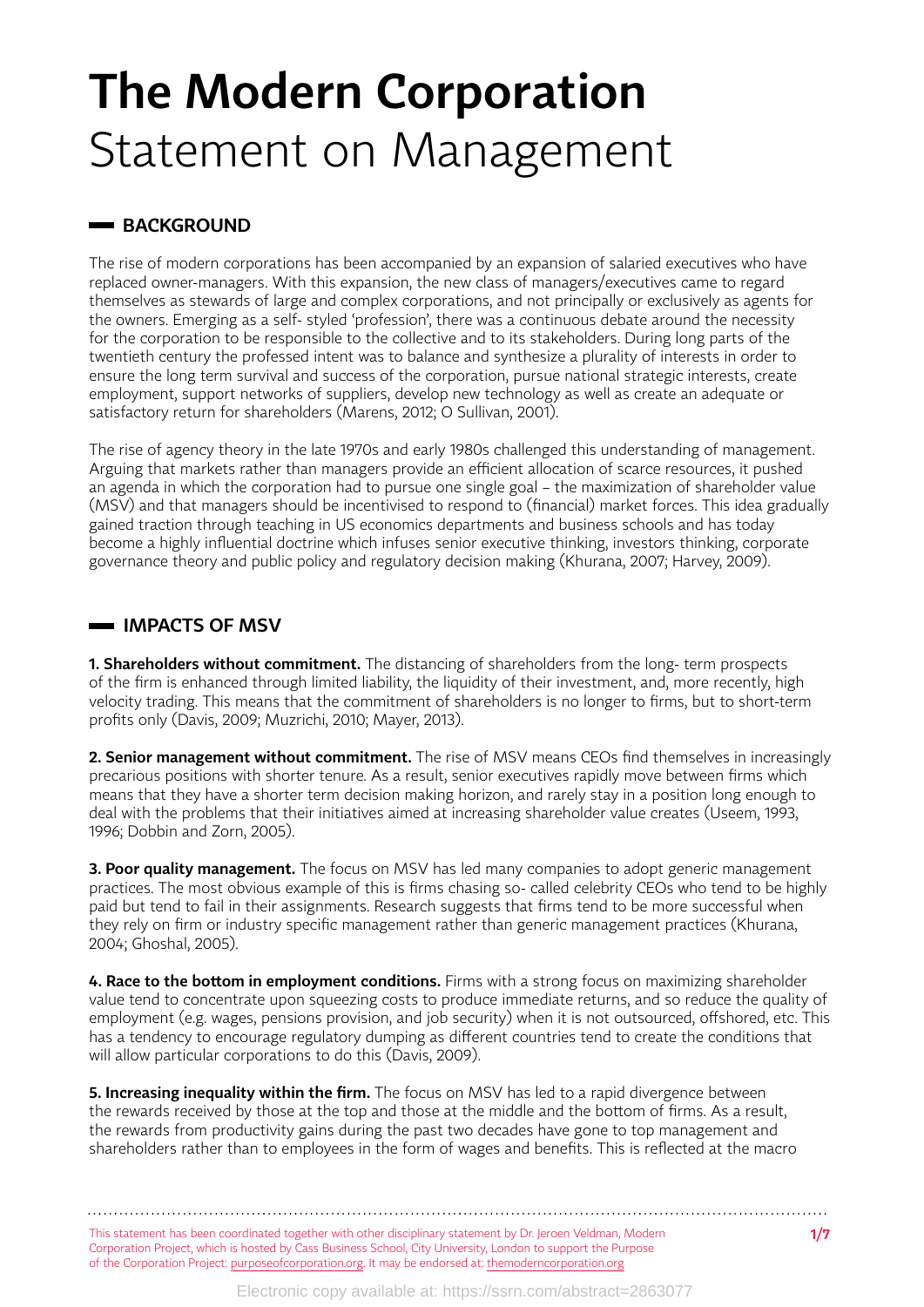(societal) level with well documented increases in within-country inequalities in almost all Western countries over the past thirty years or so leading to a return towards increasingly rigidified class structures allowing for less and less mobility in many of those countries (McFall and Percheski, 2010).

**6. Declining innovation.** The focus on maximizing shareholder value has led many firms neglecting investing in areas like research and development in favour of ploughing money into measures which create immediate increases in shareholder value (such as paying dividends and share buy backs). The result is that future performance which comes from spending on innovation is effectively undermined (Lazonick and O Sullivan, 2000).

**7. Restructuring efforts.** An emphasis on narrow financial performance encourages the use of corporate restructuring efforts, such as mergers, acquisitions, buyouts and demergers in order to impress financial markets (Krippner, 2010). The vast majority of organizational change efforts are motivated by the imperative to create value for shareholders and fail to deliver long term productive capability. Such restructuring efforts tend to divert attention from the core business without receiving the benefits and result in lay offs and plant closures which have devastating effects on relations with stakeholders and thus destroy shareholder value in the longer term (Davis, 2009).

**8. Increased systemic risks.** The combination of MSV with limited liability leads to systemic moral hazard. the shareholders of corporations benefit from the short term value created by inconsiderate risk taking while being shielded from the medium/long term losses for the corporation and for society that may come from this kind of inconsiderate risk taking: privatization of profits and socialization of costs (Djelic, 2013). Some examples include banks which create toxic financial products in order to maximize returns to shareholders in the short term, but created huge problems for the wider financial system in the longer term. The cost of the failure has been born by other groups in society, particularly ordinary savers and public service and benefit recipients (Crouch, 2011).

#### **RETHINKING MANAGEMENT PRACTICES**

Backed by questionable notions of law and economics which have become embedded in corporate governance and accounting regulations, many managers now act on the basis of a folk wisdom that shareholders are the only important constituency, which leads them to deliver short-term strategic decisions, high executive remuneration, and offshoring strategies with regard to manufacturing and finance. This comes at the detriment of broader and longer- term perspectives on the purpose of the firm in modern societies and has created worse management and less competitive companies. It is ironic that the obsession with MSV has actually destroyed long-term shareholder value and that it has significantly decreased the average life span of corporations during the past 30 years (Davis, 2009).

The time has come to rethink the over-riding commitment to MSV. This involves revitalising a model in which companies are understood to have multiple and often competing goals – with producing returns to shareholders as only one of them.

#### **References**

Crouch, C. 2011, The Strange Non-Death of Neo-Liberalism, Polity, Cambridge, UK.

Davis, G.F. 2009, Managed by the Markets: How Finance Re-Shaped America,Oxford University Press, Oxford.

Djelic, M. & Bothello, J. 2013, Limited liability and its moral hazard implications: the systemic inscription of instability in contemporary capitalism, Theory and society, vol. 42, no. 6, pp. 589-615.

This statement has been coordinated together with other disciplinary statement by Dr. Jeroen Veldman, Modern Corporation Project, which is hosted by Cass Business School, City University, London to support the Purpose of the Corporation Project: [purposeofcorporation.org](http://www.purposeofcorporation.org/en). It may be endorsed at: [themoderncorporation.org](https://themoderncorporation.wordpress.com)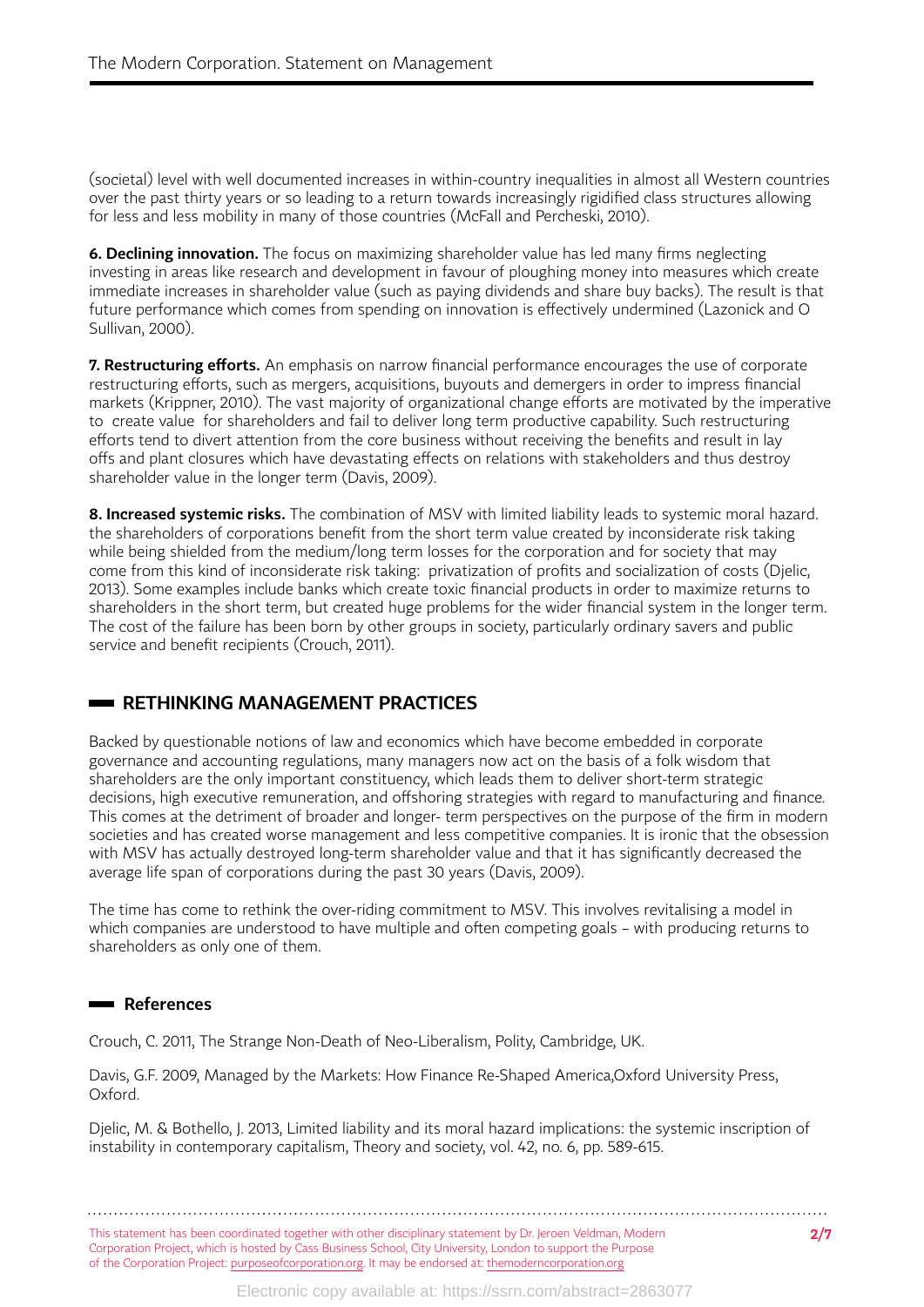Dobbin, F. & Zorn, D. 2005, Corporate malfeasance and the myth of shareholder value, Political power and social theory, vol. 17, pp. 179-198.

Ghoshal, S. 2005, Bad Management Theories are Destroying Good Management Practices , Academy of Management Learning and Education, vol. 4, no. 1, pp. 75-91.

Harvey, D. 2009, A brief history of neoliberalism, Oxford University Press, USA, New York.

Khurana, R. 2007, From higher aims to hired hands: the social transformation of American business schools and the unfulfilled promise of management as a profession, Princeton University Press, Princeton.

Khurana, R. 2004, Searching for a corporate savior: The irrational quest for charismatic CEOs, Princeton University Press, Princeton.

Krippner, G.R. 2012, Capitalizing on crisis: The political origins of the rise of finance, Harvard University Press, Cambridge, MA.

Lazonick, W. & O Sullivan, M. 2000, Maximizing shareholder value: a new ideology for corporate governance , Economy and Society, vol. 29, no. 1, pp. 13-35.

Marens, R. 2012, Generous in victory? American managerial autonomy, labour relations and the invention of Corporate Social Responsibility , Socio-Economic Review, vol. 10, no. 1, pp. 59-84.

Mayer, C. 2013, Firm Commitment: Why the corporation is failing us and how to restore trust in it, Oxford University Press, Oxford.

McCall, L. & Percheski, C. 2010, Income inequality: New trends and research directions, Annual Review of Sociology, vol. 36, pp. 329-347.

Mizruchi, M.S. 2010, "The American corporate elite and the historical roots of the financial crisis of 2008", Research in the Sociology of Organizations, vol. 30, pp. 103-139.

Useem, M. 1996, Investor capitalism: How money managers are changing the face of corporate America, Basic Books, New York.

Useem, M. 1993, Executive defense: Shareholder power and corporate reorganization, Harvard University Press, Cambridge, MA.

#### **Signatories**

Hugh Willmott, Research Professor in Organisational Studies, Cardiff business School

Marie-Laure Djelic, Professor, ESSEC Business School

Andre Spicer, Professor of Organisational Behaviour, CASS Business School

Martin Parker, Professor of Organisation and Culture, University of Leicester

Charles Perrow, Emeritus Professor of Sociology, Yale University

Derek S. Pugh AcSS, Emeritus Professor of International Management, Open University Business School

John-Christopher Spender, Visiting Professor ESADE, Visiting Professor Lund University School of Economics & Management

This statement has been coordinated together with other disciplinary statement by Dr. Jeroen Veldman, Modern Corporation Project, which is hosted by Cass Business School, City University, London to support the Purpose of the Corporation Project: [purposeofcorporation.org](http://www.purposeofcorporation.org/en). It may be endorsed at: [themoderncorporation.org](https://themoderncorporation.wordpress.com)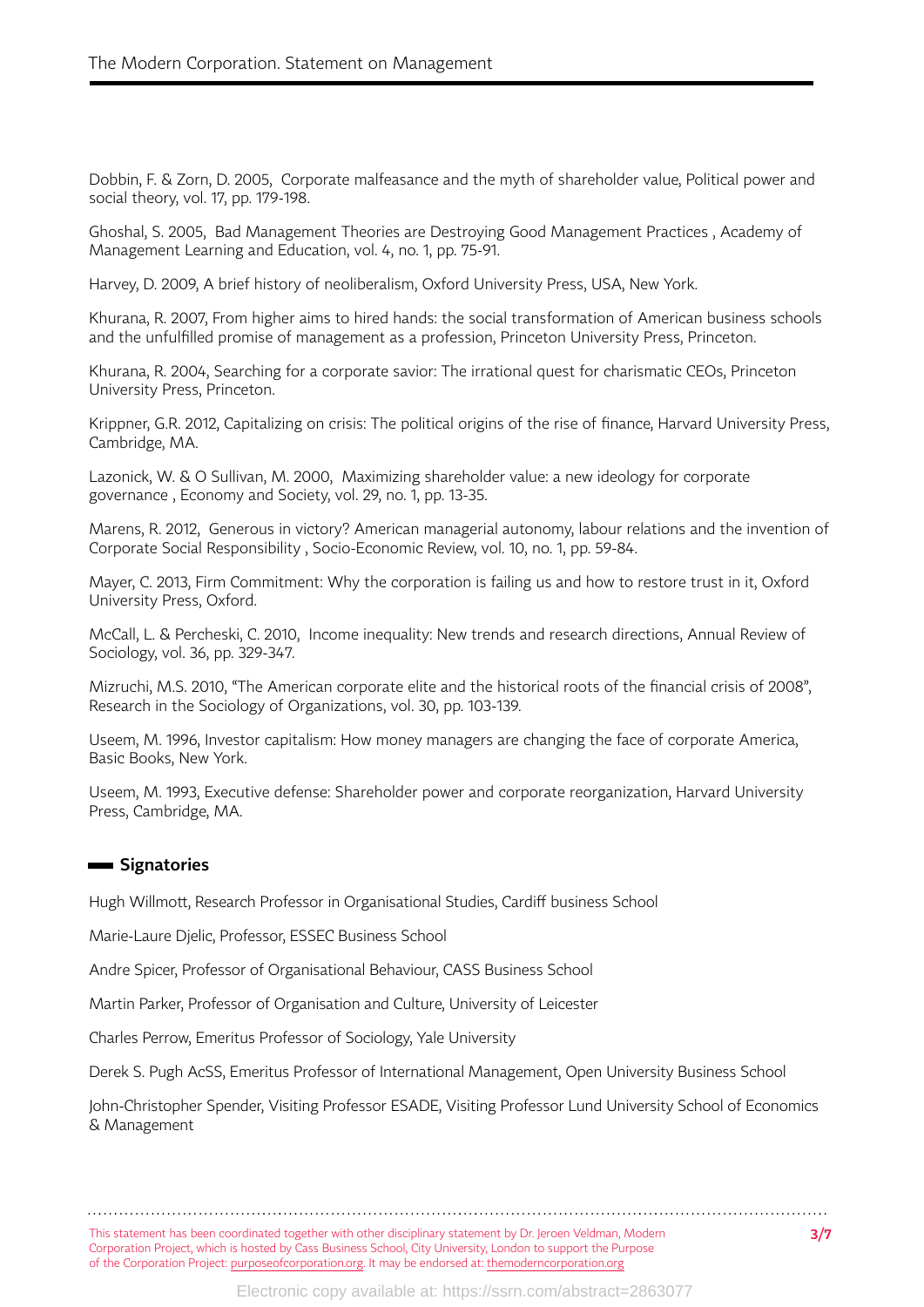Jean-Pascal Gond, Professor of Corporate Social Responsibility, Cass Business School, City University London

René ten Bos, Professor, Department of Management Sciences, Nijmegen School of Management

Armin Beverungen, Junior Director at the Digital Cultures Research Lab, Leuphana University Lüneburg

Marta B. Calás, Professor of Organization Studies and International Management, Isenberg School of Management, University of Massachusetts – Amherst

Grahame F. Thompson, Professor, Department of Business and Politics, Copenhagen Business School, **Denmark** 

Glenn Morgan, Professor, Cardiff Business School

Stewart Clegg, Professor and Research Director Centre for Management and Organization Studies, University of Technology Sydney (UTS)

Brendan McSweeney, Professor of Management, Royal Holloway, University of London

Pasi Ahonen, Lecturer in Organisation Studies, Swansea University school of Management

Philip Hancock, Professor, Essex Business School, University of Essex

Barbara Czarniawska, Professor of Management Studies, Gothenburg Research Institute, University of Gothenburg

Howard Gospel, Professor, Department of Management, King s College, University of London, and Associate Fellow, Said Business School, University of Oxford

Tyrone S Pitsis, Reader in Strategic Design, Newcastle University

Scott Taylor, Reader in Leadership & Organization Studies, Birmingham Business School, University of Birmingham

Christopher Land, Reader in Work and Organization, Essex Business School

Stevphen Shukaitis, Lecturer in Work & Organization, Essex Business School, University of Essex

Ace Simpson, Lecturer in Organisational Behaviour, UTS Business School, Sydney

Tom Keenoy, Emeritus Professor, Cardiff Business School

Sheena Vachhani, Lecturer, University of Bristol

Laurent Taskin, Professor of Organization and human resource studies, Louvain School of Management, Belgium

George Cheney, Professor of Communication Studies, Kent State University, Kent, Ohio

Nicolas Bencherki, Assistant Professor of Organizational Communication, State University of New York

Véronique Perret, Professor of Strategic Management, Dauphine University, Paris

Florence Allard-Poesi, Professor of Management, IRG, University of Paris-East Créteil, France

Florence Palpacuer, Professor in Management Studies, University of Montpellier, France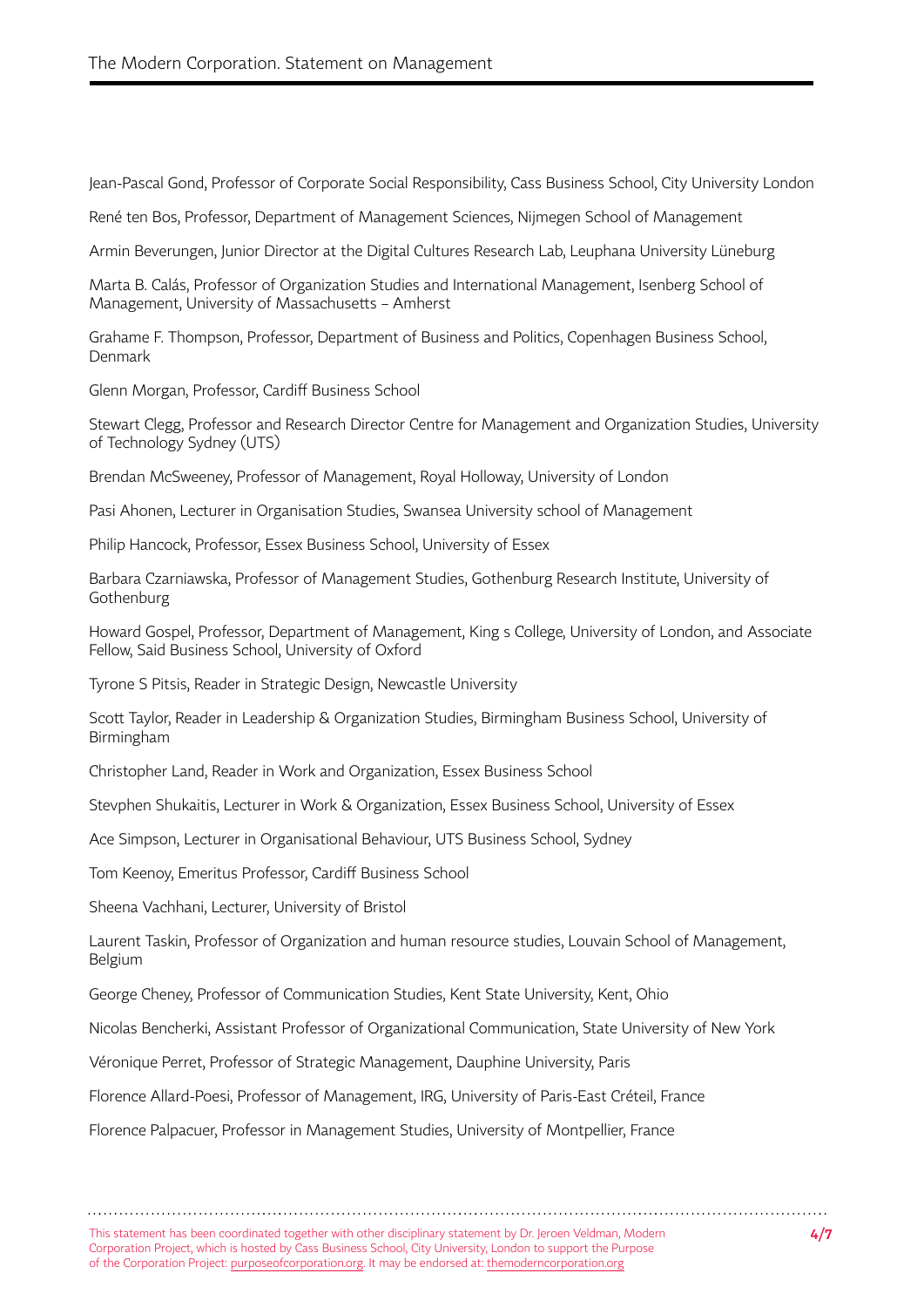Juan Espinosa, Lecturer, School of Commerce, Pontificia Universidad Católica de Valparaíso, Chile

David Jacobs, Associate Professor of Labor and Sustainability, Graves School of Business and Management Morgan State University, Baltimore, Maryland

Jo Brewis, Professor of Organization and Consumption, University of Leicester School of Management

Daniel King, Senior Lecturer, Nottingham Trent University Prem Sikka, Professor of Accounting, Essex Business School

Thomas Wainwright, Lecturer in Strategy & Innovation, Programme Director for Management with Entrepreneurship, Southampton Management School

Torkild Thanem, Professor of Management & Organization Studies, Stockholm University School of Business

Walter Jarvis, Lecturer in Management & Organisations, University of Technology, Sydney (UTS)

Casper Hoedemaekers, Lecturer in Work and Organisation, University of Essex

Jason Glynos, Political Theory Division, Department of Government, University of Essex

Ian Towers, Professor, SRH Hochschule Berlin

Samuel Mansell, Lecturer in Business Ethics, University of St Andrews

Laure Cabantous, Professor of Strategy and Organization, Cass Business School, City University London

Bill Cooke, Professor of Management and Society, Department of Organization, Work and Technology, Lancaster University Management School; Vice Chair Research and Publications, British Academy of Management

Richard Marens, Professor, Sacramento State University

Iain Munro, Professor of Leadership & Organizational Change, Newcastle University Business School

Oleg Komlik, Lecturer, Ben-Gurion University

Ken Weir, Lecturer, University of Leicester

Simon Lilley, Professor and Head of the School of Management, University of Leicester

Ludovic Cailluet, Professor of Strategy and Business History, EDHEC Business School

Nihel Chabrak, Associate Professor, College of Business, United Arab Emirates University

Tony Huzzard, Professor, Department of Business Administration, Lund University School of Economics and Management

Ozan Nadir Alakavuklar, Lecturer, Massey University School of Management

Chris Mowles, Professor of Complexity and Management, Hertfordshire Business School

Jonathan Murphy, Senior Lecturer, International Management, Cardiff Business School

Joan Le Goff, Professor, Vallorem, Tours School of Management (IAE), Tours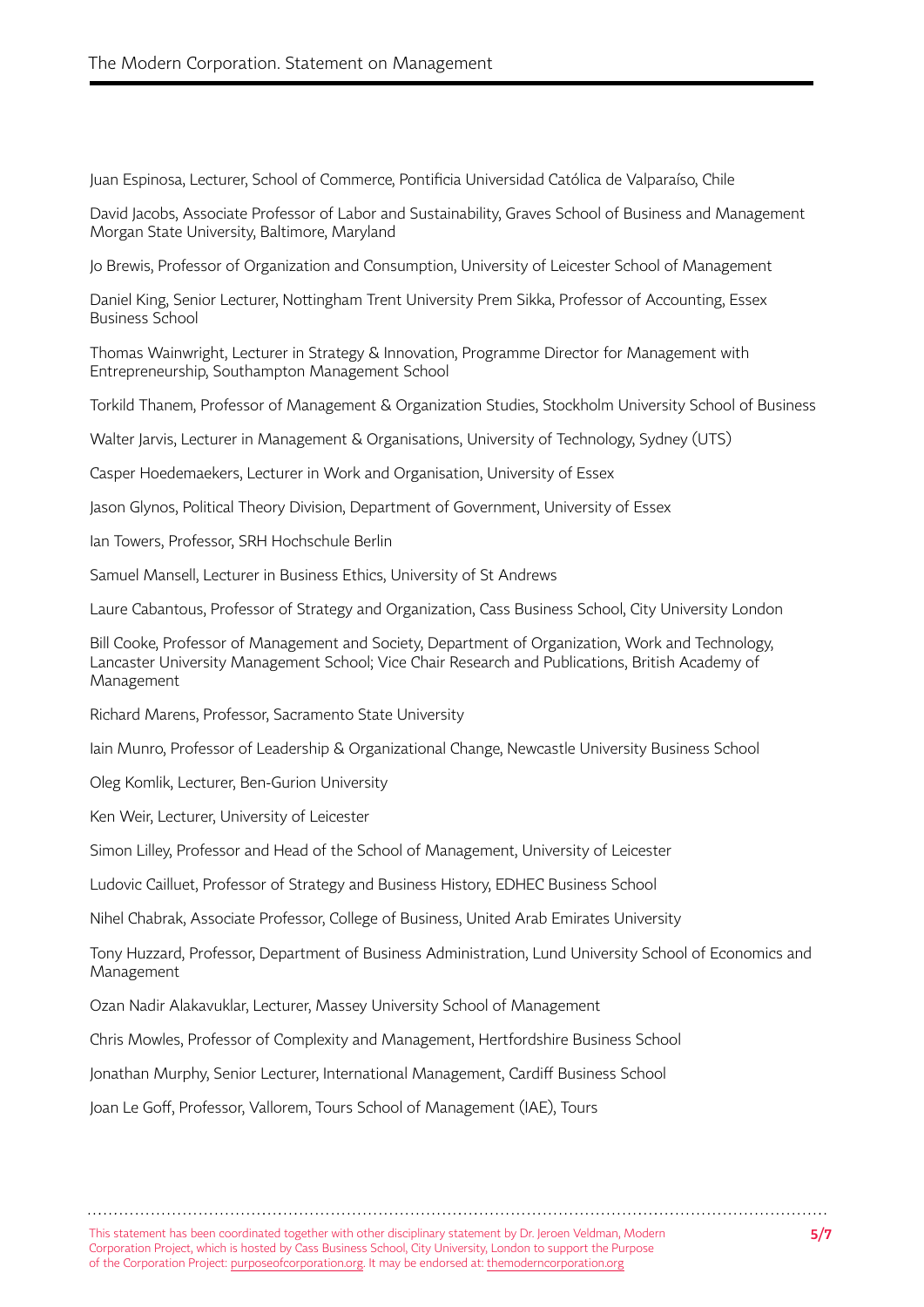Ruth Slater, Lecturer, School of Management, University of Central Lancashire Maria-Carolina Cambre, Assistant Professor of Sociology, King's University College, London ON Canada Susana Velez-Castrillon, Assistant Professor of Management, University of West Georgia, GA United States Djamel Eddine Laouisset, Professor, Alhosn University, Abu Dhabi, UAE Stuart M Schmidt, Professor, Fox School of Business, Temple University Ismail Ertürk, Senior Lecturer in Banking, Manchester Business School, University of Manchester Alan Meyer, Emeritus Professor of Management, University of Oregon Timothy Kuhn, Associate Professor, University of Colorado Boulder Isabelle Huault, Professor of Organization Studies, Université Paris Dauphine Hovig Tchalian, Visiting Assistant Professor of Management and Executive Director, Institute for the Practice of Management, Claremont Graduate University, Drucker-Ito School of Management Thomas Clarke, Professor of Management and Director of the Centre for Corporate Governance, UTS Sydney Isabelle Cassiers, Professor, Senior Research Associate FNRS Jean-Pierre Chanteau, Maître de Conférences HDR, Université Grenoble-Alpes Julien Malaurent, Assistant Professor of Information Systems, ESSEC Business School David J. Cooper, Professor of Accounting, University of Alberta Dermot O Reilly, Lecturer, Lancaster University Michael Pirson, Associate Professor, Fordham University Nidhi Srinivas, Associate Professor, The New School University Duarte de Souza Rosa Filho, Adjunct Professor, Universidade Federal do Espírito Santo, Brazil Alex Faria, Associate Professor, EBAPE/FGV Raza Mir, Professor, William Paterson University, USA Carolina Serrano Archimi, Associate Professor of OB, Aix-Marseille Graduate School of Management-IAE, Aix-Marseille Université George Cairns, Professor, RMIT University Kevin Tennent, Lecturer in Management, University of York Daniel Doherty, Senior Lecturer, Leadership, Work and Organisation, Middlesex University Business School Rick Wartzman, Executive Director, Drucker Institute, Claremont Graduate University Pik Liew, Lecturer, University of Essex